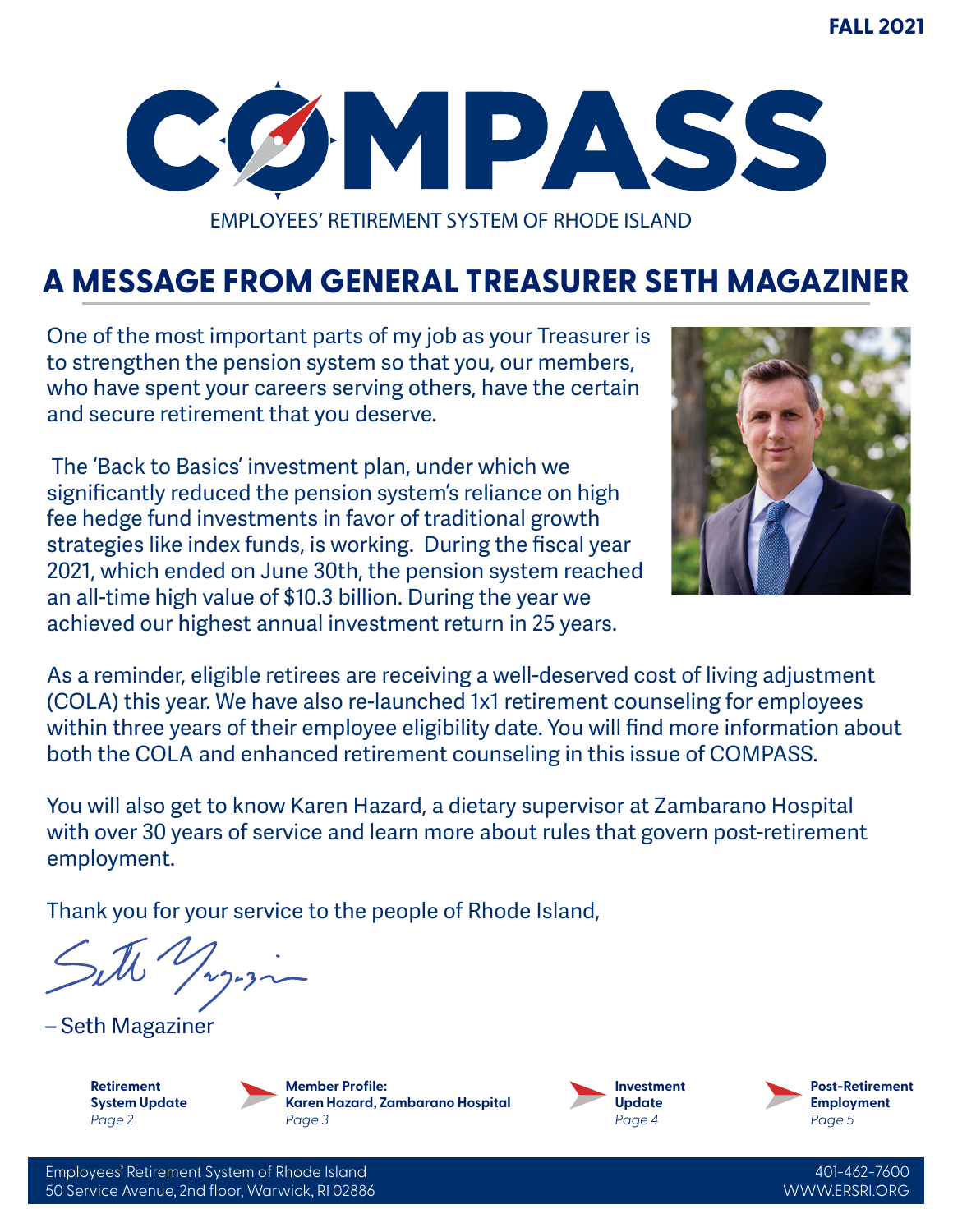## **RETIREMENT SYSTEM UPDATE**



**Q:** I recently retired, when will I receive my first pension payment?

**A:** Generally, retirees receive their first pension payment, which will be retroactive to the date of your retirement, within two months. Your first payment will be direct deposited into your bank account.

**Q:** I keep hearing the term "vested." What does that mean?

**A:** When you are "vested," you have earned the right to receive a pension benefit, although you may not collect your benefit until you meet your retirement age. Most employees become vested after five years of service.

**Q:** I have the years of service to retire but I'm not old enough.

I am considering leaving my position now. Can I come back when I reach my eligibility age to collect my benefit without a reduction to my benefit?

**A:** Yes. Provided you have the necessary number of years of service when you leave your position, you can come back when you reach your full eligibility age. Your benefit will be calculated using the total number of years of service and final average salary (5 years) when you terminated yourv employment.

There will be no reduction in your benefit. Before you terminate, please be sure to contact ERSRI to verify you have the necessary number of years. Also, if your employer provides any type of retiree healthcare benefits, you should check to see if there are any restrictions or issues to receiving those benefits if you terminate and don't immediately receive your pension benefit.

**Q:** How do I log into and use my Online Retirement Account?

**A:** You can log into your online accounts at www.ersri.org. First time users can self-register online as long as you have an email address on file with the system. If you don't have an email address on file or if you need assistance logging in or setting up an online account please use the "Contact Us" page on the website or call the Member Service Center at 401-462-7600 Monday - Friday from 8:30 a.m. until 4:00 p.m.

Once you've logged into your online retirement account you can update your phone and email address, review your pension account information, and receive your estimated retirement eligibility and estimated pension benefit amount.

We are pleased to report that in response to your feedback www.ersri.org will be receiving an overhaul this winter that will mean a clean new design that will be easier to navigate, so you can more easily find the information about your pension benefit that you are looking for.

*Frank J. Karpinski has been with ERSRI since 1994 and has been Executive Director since 2001.*

Eligible retirees are receiving a Cost of Living Adjustment (COLA) in 2021. Retirees will receive the adjustment in the month following the date of retirement. For example: Eligible retirees who retired in September will receive their COLA in October. If an employee retired in June and meets eligibility, they will receive their COLA in July.

Eligible retirees who retired on or before June 30, 2015 will receive a COLA equal to 1.06% on the first

\$33,130 of their pension benefit, up to \$351.18. Eligible retirees who retired after June 30, 2015 will receive a COLA equal to 1.06% on the first \$27,608 of their pension benefit, up to \$292.64.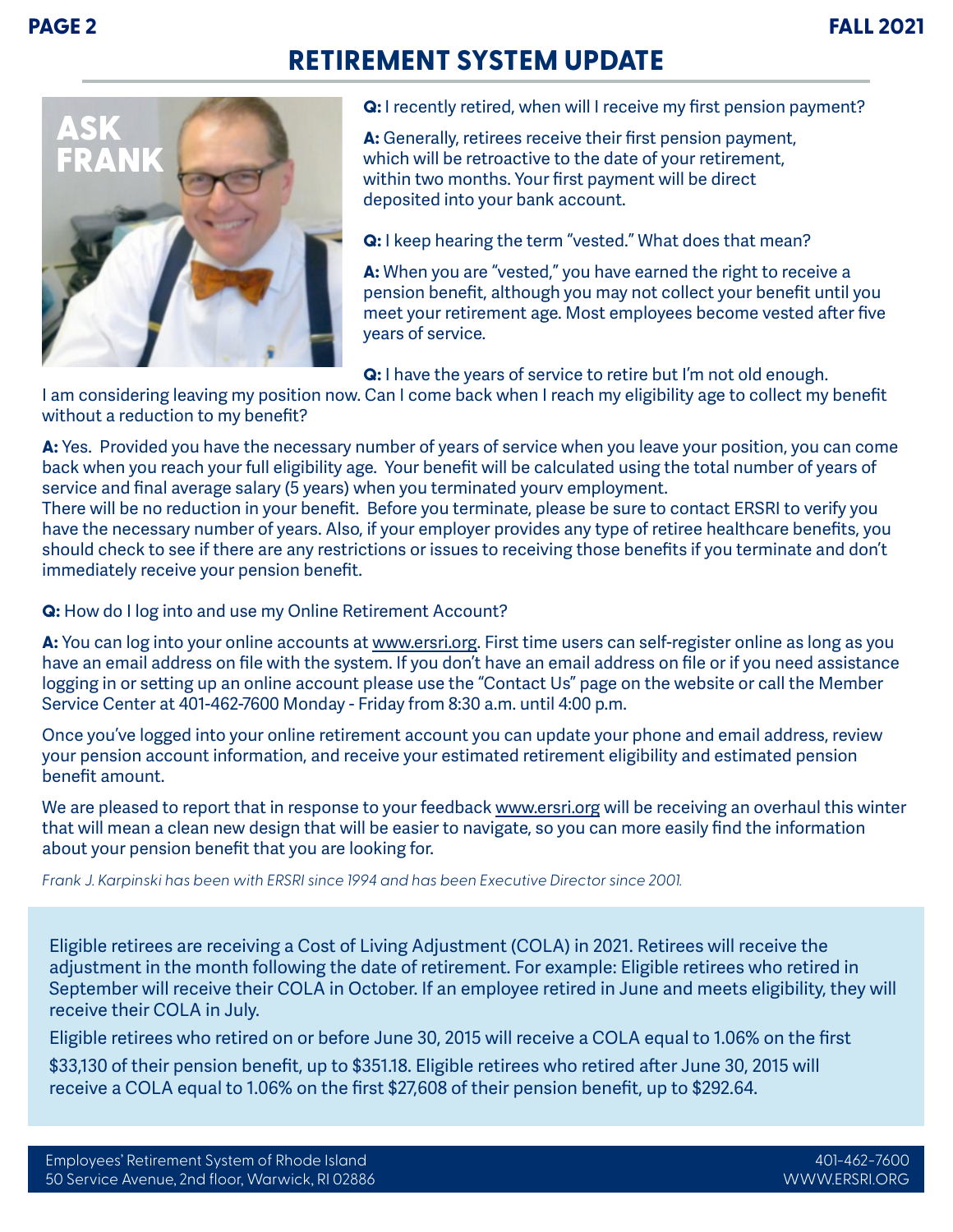



# **KAREN HAZARD, ZAMBARANO HOSPITAL**

Karen Hazard has over 30 years of State service to the people of Rhode Island. The last 25 years have been at Zambarano Hospital in Burrillville, the small town that the mother of eight calls home.

The pride of working in public service has been a part of Karen's upbringing from the very beginning. Both her mom and other family members were long-time employees at the University of Rhode Island, providing services to students and faculty that keep the college functioning day-to-day. It's also where Karen began her career in 1988 as a part-time cook's helper. As she moved through her career and after earning her Associate's Degree in Construction and Carpentry, Karen transferred to Zambarano Hospital in 1996 with hopes of becoming a carpentry supervisor.

"Back then, in State service there weren't any female carpenters," Karen explained. "As a Native American and a woman, I didn't fit the image or expectation for that role and was passed over for the position." With that experience, Karen saw an opportunity to support other employees and became a union steward. It was the first of many positions she would hold with the union.

Karen's roots in Burrillville, and her family, have grown tremendously. Seven of her eight children joined the family through Rhode Island's Department of Children, Youth and Families (DCYF). In 2013, Karen made a career transition, becoming a Dietary Supervisor in Zambarano Hospital's kitchen.

"The patients and staff at Zambarano are wonderful, truly," said Karen. "There's a need for the services that Zambarano provides, and it's an important resource not just within our community, but also for the whole state. Too many people have an outdated perception of Zam that dates back to its origins as a TB hospital. Over the years there hasn't been the continuous sustained investment that's needed to support our staff. I am hopeful that will change."

During her career, Karen has kept focused on ensuring that government works more effectively and efficiently for the public and its employees. In 2019, she joined the State Investment Commission, which oversees the assets of Rhode Island's pension system, providing an important voice on behalf of our members.

"As a long-time state employee, and Business Manager of Local Union 808, everyday I'm reminded that State service is customer service and our customer is the public, including those that provide that service," Karen concluded.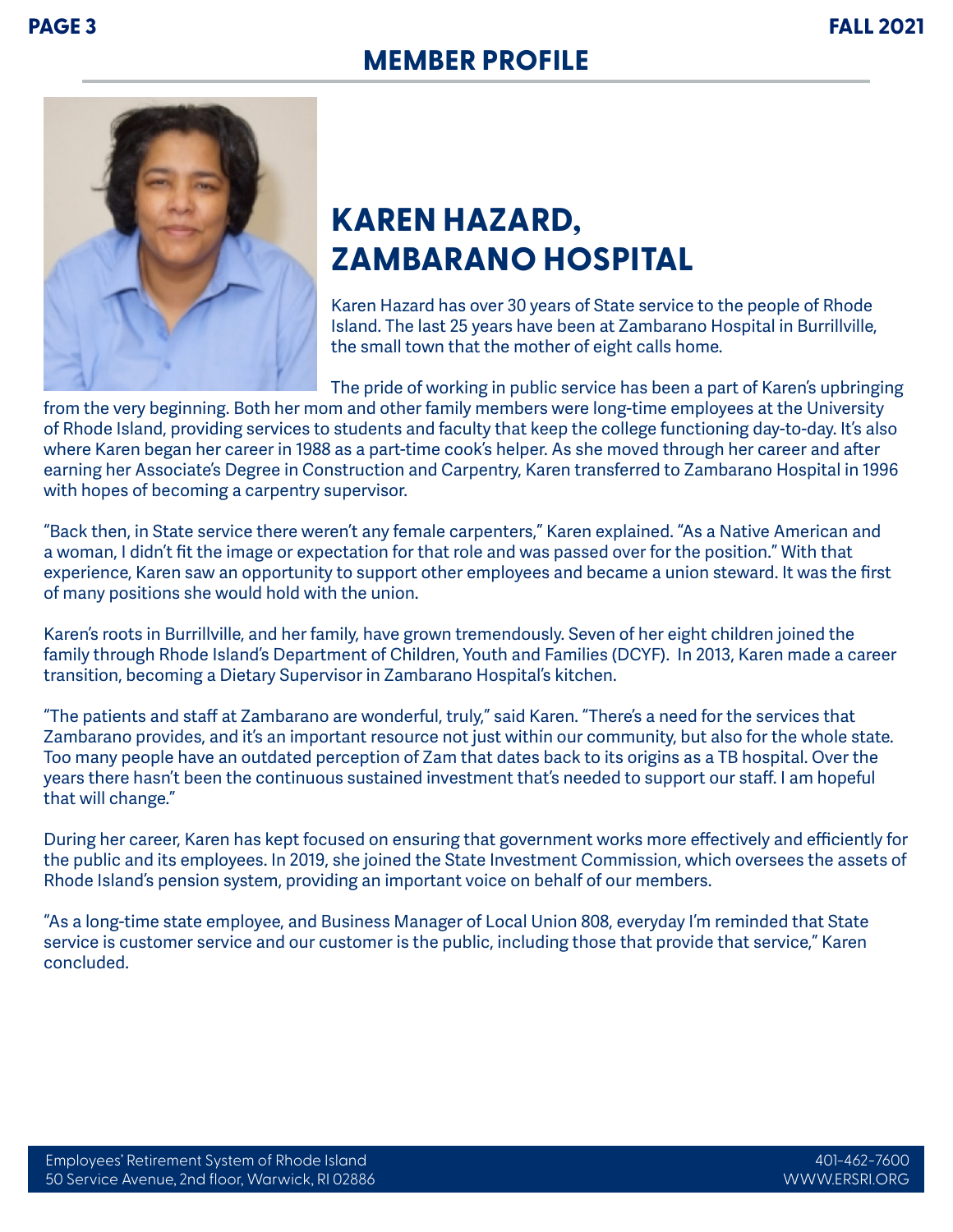### **INVESTMENT UPDATE**

The pension system ended Fiscal Year 2021 with an all-time high investment gain of more than \$2.2 billion for a total value of more than \$10.3 billion in assets.

During the Fiscal Year, the Pension Fund returned 25.58%, outperforming its traditional 60% stock /40% fixed income benchmark, which returned 22.18% over the same time period. The average annual investment return for the pension system over the past 5 years has risen to 10.86%, compared to the 60/40 benchmark return of 10.13%.

Strong investment performance is important because it means the pension system can continue on its path to financial health and stability, guaranteeing retirement security for members. Under Treasurer Magaziner's "Back to Basics" investment strategy, the Rhode Island pension system has outperformed a majority of its peer pension plans across the country three out of the last four years. Additional information about the Rhode Island pension system can be found online as part of Treasurer Magaziner's Transparent Treasury initiative at investments.treasury.ri.gov

|                                          | <b>TYEAR</b> | <b>3 YEAR AVERAGE</b> | <b>5 YEAR AVERAGE</b> |
|------------------------------------------|--------------|-----------------------|-----------------------|
| <b>PENSION SYSTEM INVESTMENT RETURNS</b> | 25.58%       | $11.57\%$             | 10.86%                |
| 60/40 BENCHMARK                          | 22.18%       | 11.55%                | 10.13%                |

*As of 6/30/2021*

#### **PENSION SYSTEM'S ASSETS UNDER MANAGEMENT**

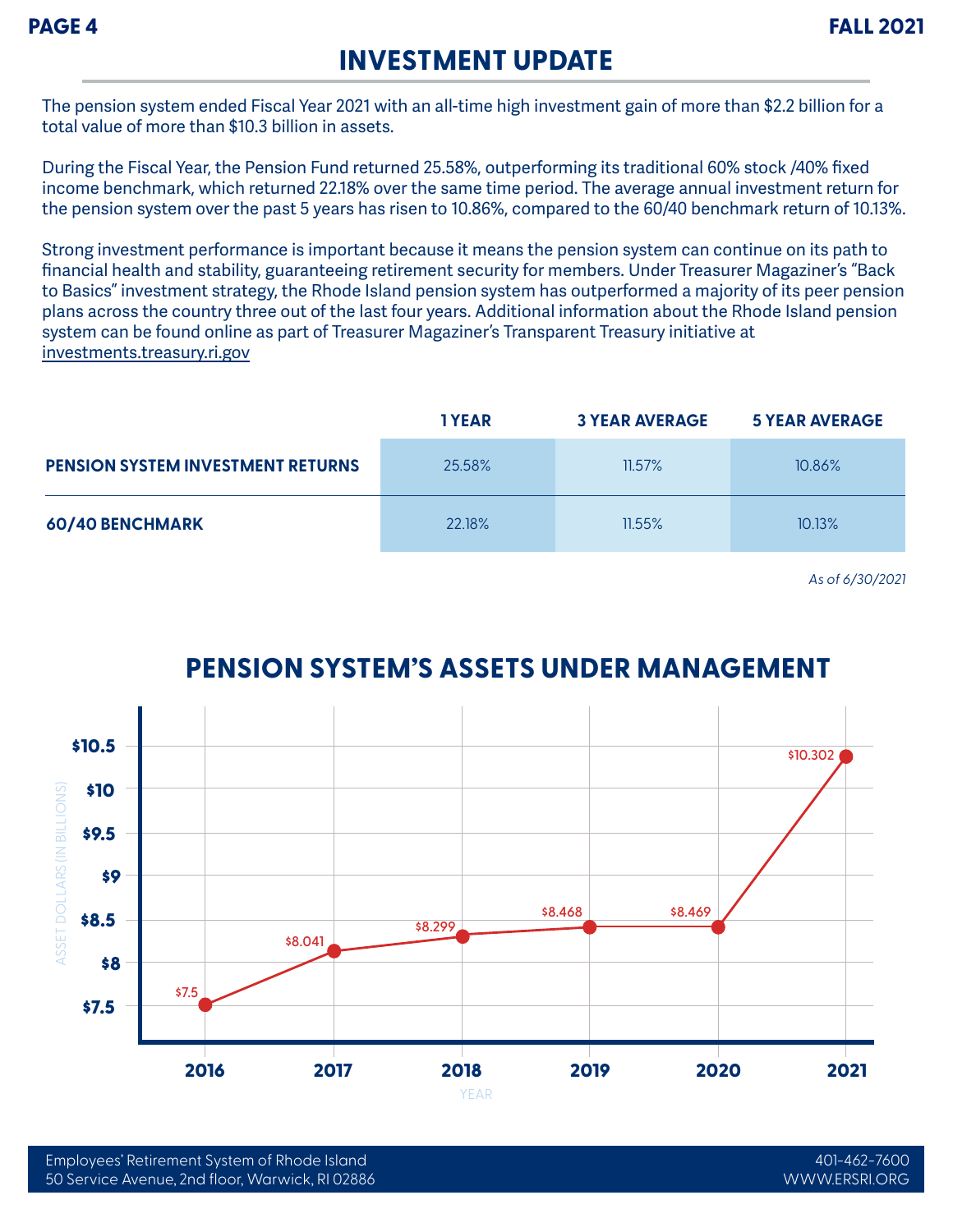## **POST-RETIREMENT EMPLOYMENT**

If you are considering post-retirement employment, it's important to understand and follow the rules to ensure your pension isn't affected. Generally, there are no restrictions for retirees who work for a private company, a private non-profit, or a public sector employer from another state.

If you are a retired member of the Employees' Retirement System of Rhode Island, and you wish to work for the State of Rhode Island or a city or town within the Municipal Employees' Retirement System, your pension must be suspended while you are working for the State, and may resume after you have terminated employment. This policy includes consulting work for the State through a private company or non-profit. You will be subject to day limitations should you work for a participating municipality.

| <b>You have Retired</b><br>and Want to<br>Work for                                                                                                      | <b>Will Pension Be</b><br>Suspended? | <b>45 Day Break</b><br>in Service<br><b>Required?</b> | <b>Gross Income</b><br>Limit     | <b>Day Count</b><br>Limit                                                | <b>Reporting Requirements</b>                                                                                                                                       |
|---------------------------------------------------------------------------------------------------------------------------------------------------------|--------------------------------------|-------------------------------------------------------|----------------------------------|--------------------------------------------------------------------------|---------------------------------------------------------------------------------------------------------------------------------------------------------------------|
| State of<br><b>Rhode Island</b>                                                                                                                         | Yes, until<br>employment ends        | N/A                                                   | N/A                              | N/A                                                                      | Retiree must notify ERSRI in writing<br>before starting position                                                                                                    |
| <b>Rhode Island State</b><br><b>College, University</b><br>or School                                                                                    | No, if below<br>income limit         | Yes                                                   | \$18,000 per<br>calendar<br>year | <b>None</b>                                                              | Reported by the Employer via the<br><b>ERSRI Employer Portal</b>                                                                                                    |
| <b>Rhode Island State</b><br><b>Nursing Facility</b>                                                                                                    | No, if below day<br>count limit      | Yes                                                   | <b>None</b>                      | 75 Full Days, 150<br><b>Half Days per</b><br><b>CALENDAR</b> year        | Reported by the Employer via the<br><b>ERSRI Employer Portal</b>                                                                                                    |
| <b>MERS City or Town</b>                                                                                                                                | No, if below day<br>count limit      | Yes                                                   | <b>None</b>                      | <b>75 Full Days, 150</b><br><b>Half Days per</b><br><b>CALENDAR</b> year | Reported by the Employer via the<br><b>ERSRI Employer Portal</b>                                                                                                    |
| <b>Rhode Island</b><br><b>Public School</b>                                                                                                             | No, if below day<br>count limit      | Yes                                                   | <b>None</b>                      | 90 Full Days, 180<br><b>Half Days per</b><br><b>SCHOOL</b> year          | Reported by the Employer via the<br><b>ERSRI Employer Portal. School districts</b><br>must also send ERSRI an annual "good<br>faith" letter for any vacant position |
| Non-MERS<br><b>City or Town</b>                                                                                                                         | <b>No</b>                            | <b>No</b>                                             | <b>None</b>                      | <b>None</b>                                                              | <b>None</b>                                                                                                                                                         |
| <b>Private Company or</b><br><b>Non-Profit (excludes</b><br>consulting to the<br><b>State of RI, MERS</b><br>cities or towns, and<br>RI public schools) | <b>No</b>                            | <b>No</b>                                             | <b>None</b>                      | <b>None</b>                                                              | For non-profit positions funded by<br>state funds, retiree must notify ERSRI<br>in writing before starting position                                                 |
| <b>Out of State</b><br><b>Public Sector Work</b><br>(eg. MA or CT)                                                                                      | <b>No</b>                            | <b>No</b>                                             | <b>None</b>                      | <b>None</b>                                                              | <b>None</b>                                                                                                                                                         |

### **WILL MY PENSION BE SUSPENDED?**

**If you have questions about how the post retirement employment rules apply to your specific situation, please contact ERSRI by e-mail via the "Contact Us" page on our website or by phone at 401-462-7600 Monday - Friday 8:30 a.m. - 4:00 p.m.**



#### The pension system now offers individual retirement counseling for members who are within 3 years of retirement.

Visit www.ersri.org and click on the "I'm a member" to request benefit information or to schedule a personalized retirement counseling session.